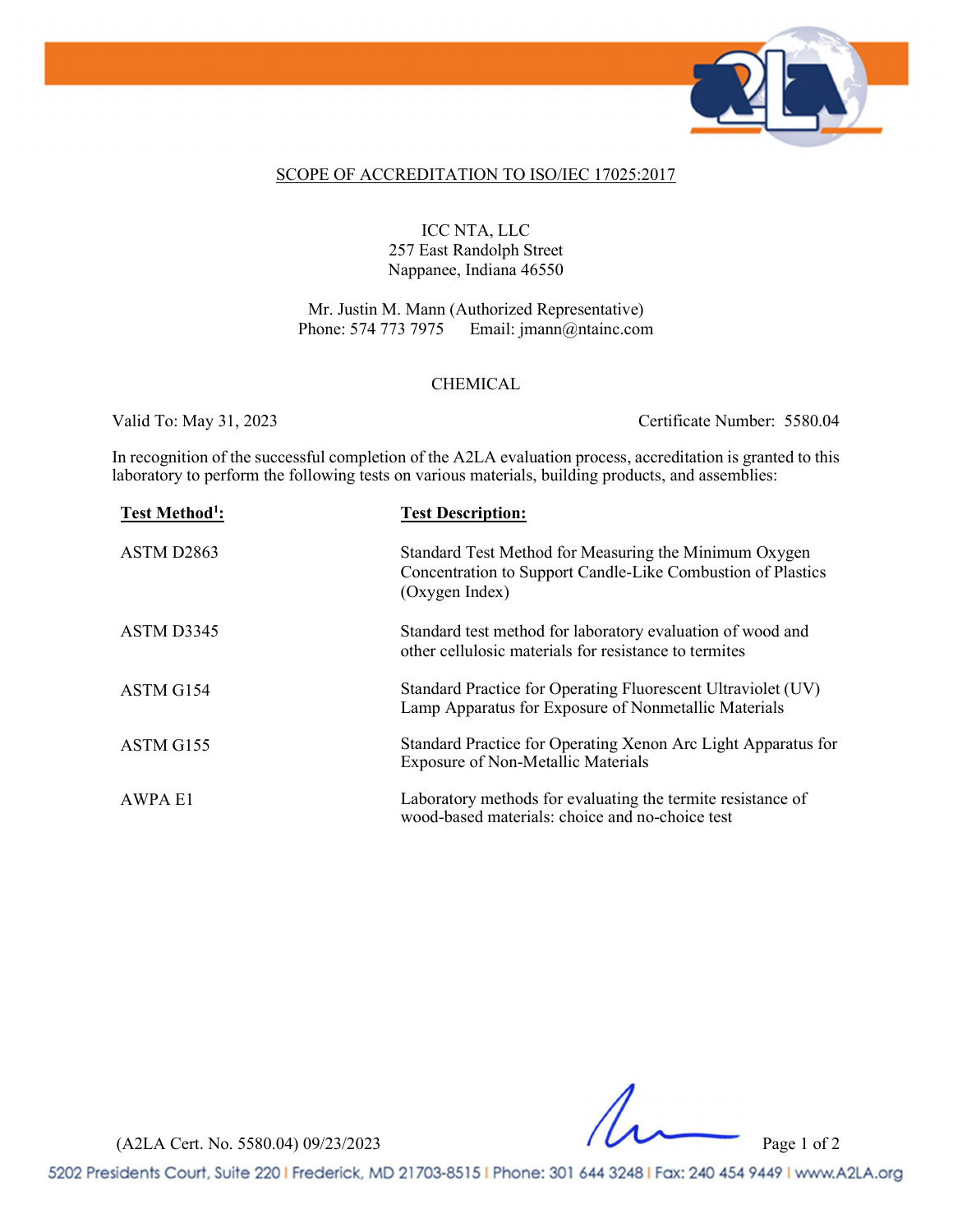### BIOLOGICAL

| Test Method <sup>1</sup> : | <b>Test Description:</b>                                                                                 |
|----------------------------|----------------------------------------------------------------------------------------------------------|
| ASTM D <sub>1413</sub>     | Standard test method for wood preservatives by laboratory<br>soil-block cultures                         |
| <b>ASTM D2017-05</b>       | Standard test method of accelerated laboratory test of natural<br>decay resistance of woods <sup>2</sup> |

<sup>1</sup> When the date, edition, version, etc. is not identified in the scope of accreditation, laboratories may use the version that immediately precedes the current version for a period of one year from the date of publication of the standard measurement method, per part C., Section 1 of A2LA R101 - General Requirements- Accreditation of ISO-IEC 17025 Laboratories.

<sup>2</sup> Note: This laboratory's scope contains withdrawn or superseded methods. As a clarifier, this indicates that the applicable method itself as been withdrawn or is now considered "historical" and not that the laboratory's accreditation for the method has been withdrawn.

 $(42LA$  Cert. No. 5580.04) 09/23/2023